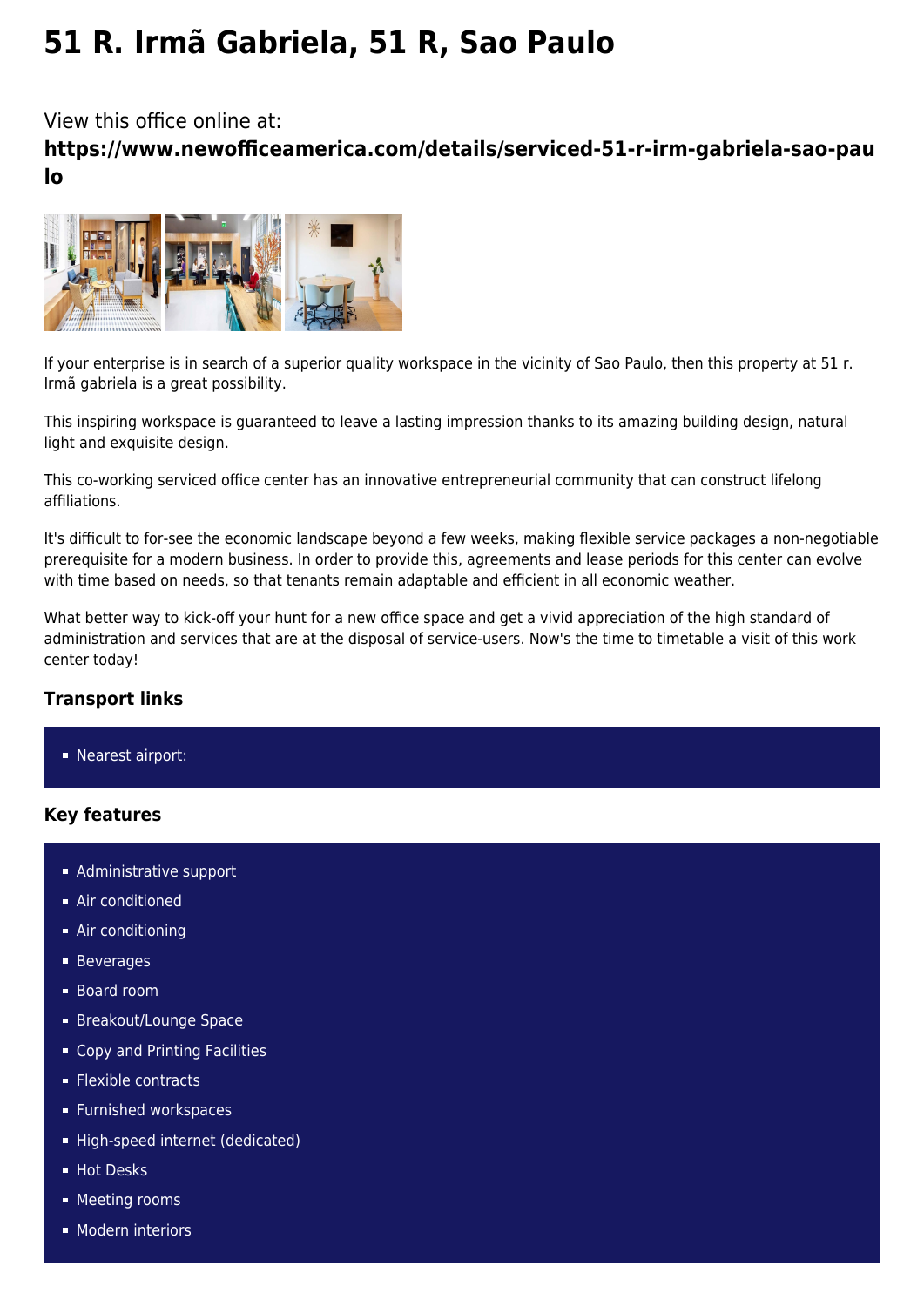- **Office cleaning service**
- **Parking**
- WC (separate male & female)

### **Location**

This office center sits in an easily accessible part of town, a stones throw from an assortment of fantastic coffee shops and eating places, offering a place for staff to have a bite to eat whilst on lunchtime breaks.

Head to Berrini railway station, based on the banks of the Pinheiros River, which grants fast and affordable access to the main hubs, including Molenbee Shopping Center and the outskirts of Sao Paulo.

The office building enjoys a fairly straightforward route through to CongonhasSão Paulo Airport. This transfer should take no more than 20 minutes, but it can be achieved in 9 depending on aspects such as the day of the week and traffic levels.

Thanks, amongst other things, to its highly sought after location, this business center is certainly a highly specified office option in a vibrant area of Sao Paulo.

#### **Points of interest within 1000 metres**

- Ponto di Zucca Restaurante (restaurant) 11m from business centre
- Condomínio do Edifício Victorian Plaza Berrini (flats/apartment complex) - 21m from business centre
- Estapar Intercity Berrini (parking garage) 21m from business centre
- Quadriparts (sale installation of car accessories, repair facility) - 29m from business centre
- Estacione Aki (parking garage) 29m from business centre
- InterCity Premium Berrini (hotel/motel, hotel) 41m from business centre
- JFR (sale installation of car accessories, repair facility) 43m from business centre
- Condomínio Edifício City Salém (flats/apartment complex) 44m from business centre
- Via Sabor Restaurante (restaurant) 52m from business centre
- Daniela Viana (restaurant) 52m from business centre
- Estapar Alcides Lourenço (parking garage) 62m from business centre
- Openmail Serviços em Informática (computer supplies) 72m from business centre
- Condomínio Edifício Raul da Cunha Bueno (flats/apartment complex) - 72m from business centre
- Estanplaza Nações Unidas (hotel/motel, hotel) 74m from business centre
- Gio di Roditis (hairdressers barbers) 76m from business centre
- Torniamo Ristorante (restaurant, italian) 80m from business centre
- Bananas Juice (bakers) 80m from business centre